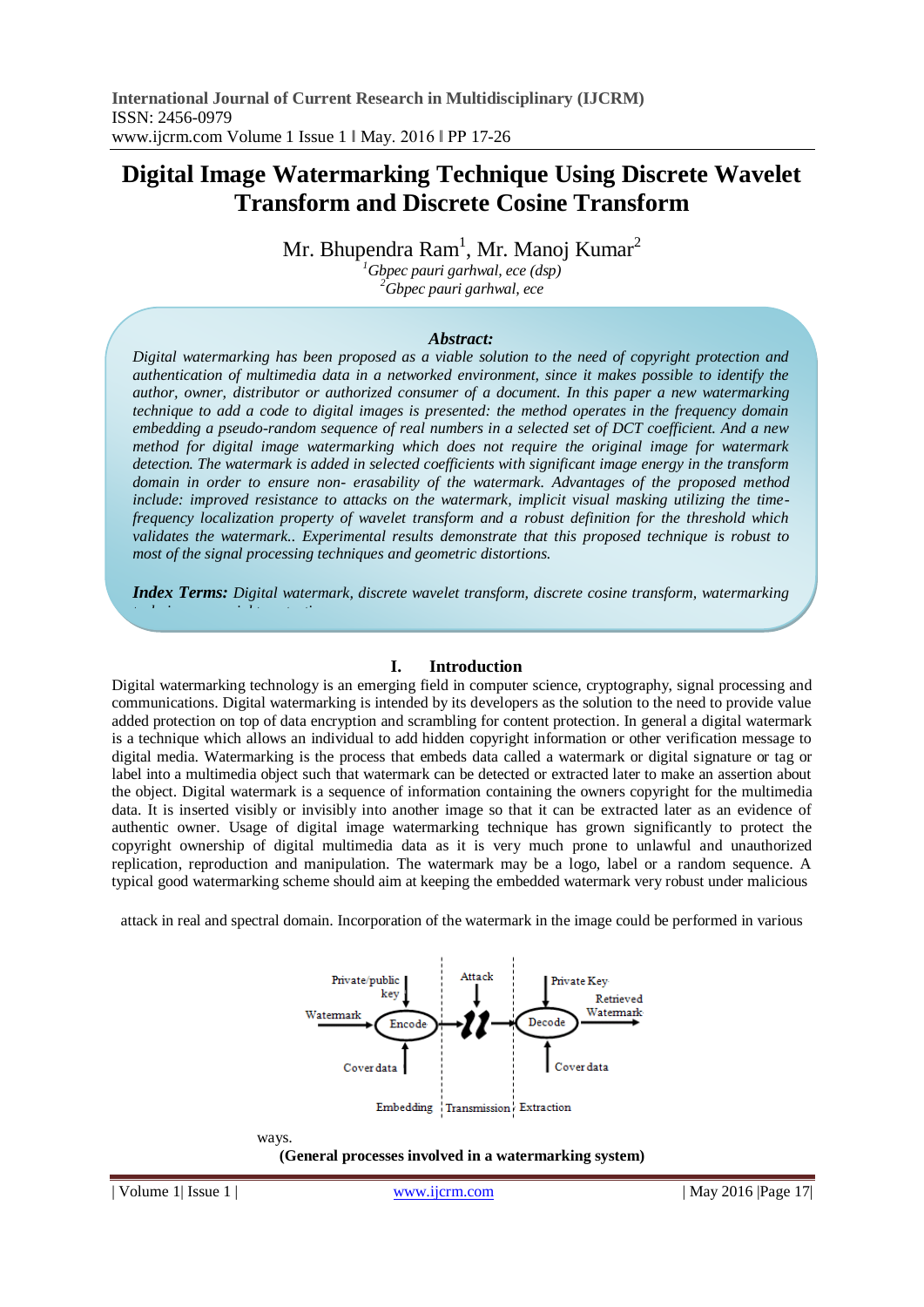#### **II. Previous Work**

There have been many proposed novel techniques to hide watermark in digital images. These techniques can be classified into different categories according to several criteria .The first criterion is the type of domain in which the data embedding takes place. There are two major domain types, spatial and transform domains. The transform domain image is represented in terms of its frequencies; however, in spatial domain it is represented by pixels. The second criterion is according to the ability of watermark to resist attack; fragile watermarks are ready to be destroyed by random image processing methods, the change in watermark is easy to be detected, thus can provide information for image completeness, robust watermarks are robust under most image processing methods can be extracted from heavily attacked watermarked image.

#### **A. Spatial Domain**

**Additive Watermarking :** The most straightforward method for embedding the watermark in spatial domain is to add pseudo random noise pattern to the intensity of image pixels. The noise signal is usually integers like (- 1,0,1) or sometimes floating point numbers.

**Least Significant Bit Modification :** A digital image version of this analogue image contains sampled values of the function at discrete locations or pixels. These values are said to be the representation of the image in the spatial domain or often referred to as the pixel domain. Spatial embedding inserts message into image pixels.

**B. Transform Domain :** Transform domain embeds a message by modifying the transform coefficients of the cover message as opposed to the pixel values. Ideally, transform domain has the effect in the spatial domain of apportioning the hidden information through different order bits in a manner that is robust. There are a number of transforms that can be applied to digital images, but there are notably three most commonly used in image watermarking. They are Discrete Fourier Transform (DFT), Discrete Cosine Transform (DCT) and Discrete Wavelet Transform (DWT).

**Discrete Fourier Transform :** Fourier Transform (FT) is an operation that transforms a continuous function into its frequency components. The equivalent transform for discrete valued function requires the Discrete Fourier Transform (DFT). In digital image processing, the even functions that are not periodic can be expressed as the integral of sine and/or cosine multiplied by a weighing function. This weighing function makes up the coefficients of the Fourier Transform of the signal. Fourier Transform allows analysis and processing of the signal in its frequency domain by means of analyzing and modifying these coefficients.

**Discrete Cosine Transform :**Discrete Cosine Transform is related to DFT in a sense that it transforms a time domain signal into its frequency components. The DCT however only uses the real parts of the DFT coefficients. In terms of property, the DCT has a strong energy compaction property and most of the signal information tends to be concentrated in a few low-frequency components of the DCT. The JPEG compression technique utilizes this property to separate and remove insignificant high frequency components in images.

**Discrete Wavelet Transform :** Wavelet Transform is a modern technique frequently used in digital image processing, compression, watermarking etc. The transforms are based on small waves, called wavelet, of varying frequency and limited duration. A wavelet series is a representation of a square-integrable function by a certain ortho-normal series generated by a wavelet. Furthermore, the properties of wavelet could decompose original signal into wavelet transform coefficients which contains the position information. The original signal can be completely reconstructed by performing Inverse Wavelet Transformation on these coefficients. Watermarking in the wavelet transform domain is generally a problem of embedding watermark in the sub bands of the cover image.

#### **III. Advantages And Disadvantages**

Watermarking also called tamper-proofing or content verification hides a secret and personal message to protect a products copyright or to demonstrate its data integrity, secure and fast digital data encryption and decryption, n content verification (authentication)of the received data by the recipient, and n robust and trustworthy marks indicating copyright and legal ownership. The loss of the private key can enable a pirate to remove the watermarks from all the images that belong to that particular owner. This would make the system dangerously unstable. Detection of false positives. A pirate can apply a sequence of various uncommon image-processing operations to confuse the monitoring software or to desynchronize the detector. (For example, the pirate might use the mosaic attack, which is essentially a cropping attack.13) Unfortunately, once the data are out in the distribution network, there is always the risk of watermark removal by new techniques.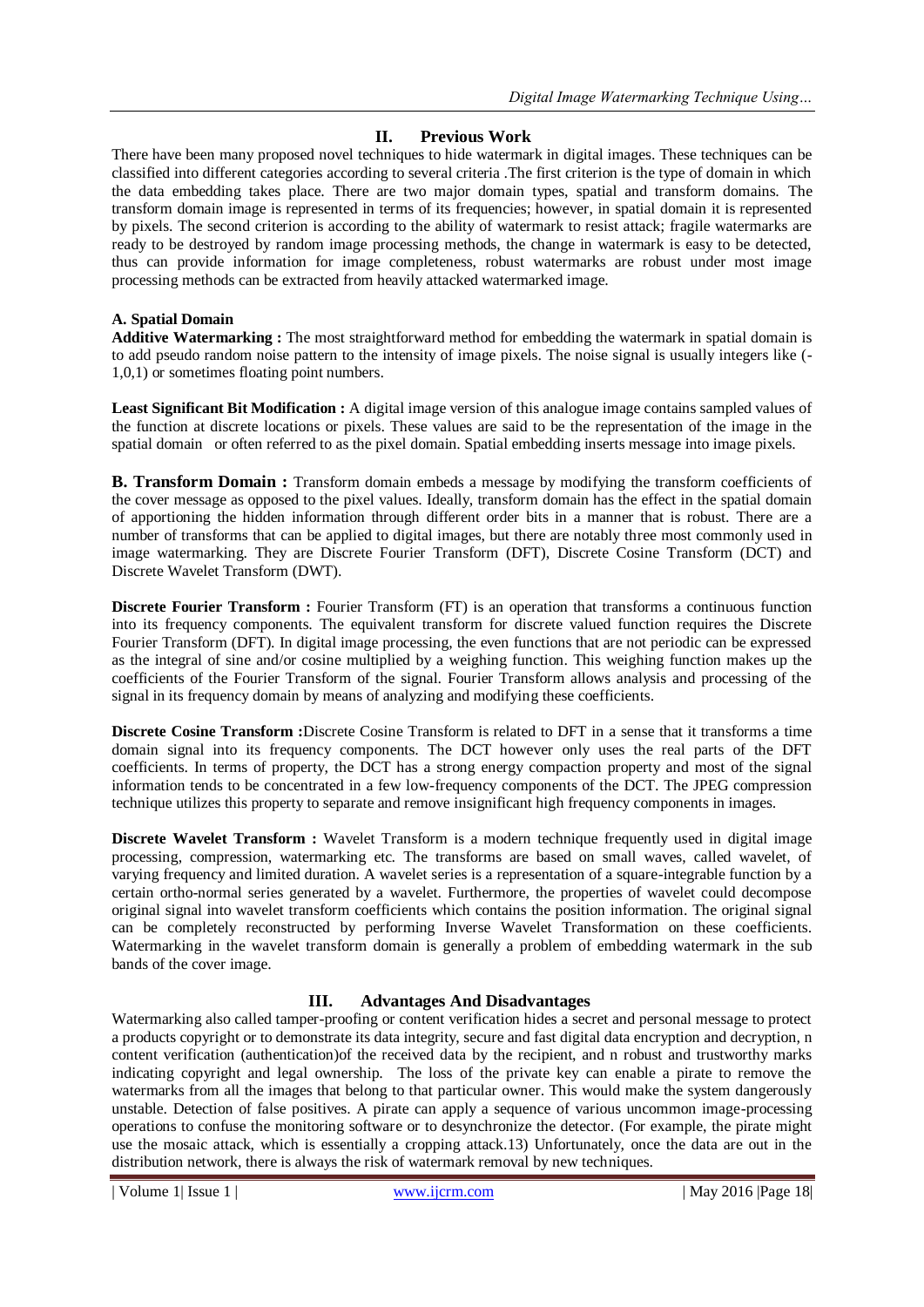**Applications ;** In this section we discuss some of the scenarios where watermarking is being already used as well as other potential applications. The list given here is by no means complete and intends to give a perspective of the broad range of bussiness possibilities that digital watermarking opens.

**Authentication :** This is a variant of the previous application, in an area where cryptographic techniques have already made their way. However, there are two significant benefits that arise from using watermarking: first, as in the previous case, the signature becomes embedded in the message, second, it is possible to create soft authentication algorithms that offer a multivalued perceptual closeness measure that accounts for different unintentional transformations that the data may have suffered (an example is image compression with different levels), instead of the classical yes/no answer given by cryptography-based authentication.

**Copy and Playback Control :** The message carried by the watermark may also contain information regarding copy and display permissions. Then, a secure module can be added in copy or playback equipment to automatically extract this permission information and block further processing if required

**Signaling :** The imperceptibility constraint is helpful when transmitting signalling information in the hidden channel. The advantage of using this channel is that no bandwidth increase is required. An interesting application in broadcasting consists in watermarking commercials with signalling information that permits an automatic counting device to assess the number of times that the commercial has been broadcast during a certain period.

**Labeling :** The hidden message could also contain labels that allow for example to annotate images or audio. Of course, the annotation may also been included in a separate file, but with watermarking it results more difficult to destroy or lose this label, since it becomes closely tied to the object

**Fingerprinting :** This is similar to the previous application and allows acquisition devices (such as video cameras, audio recorders, etc) to insert information about the specific device (e.g., an ID number) and date of creation.

**Common Distortions and Attacks on Watermark Object :** In practice, a watermarked object may be altered either on purpose or accidentally, so the watermarking system should still be able to detect and extract the watermark. Obviously, the distortions are limited to those that do not produce excessive degradations, since otherwise the transformed object would be unusable, depending on the application:

Additive Noise This may stem in certain applications from the use of D/A and A/D converters or from transmission errors. However, an attacker may introduce perceptually shaped noise (thus, imperceptible) with the maximum unnoticeable power. This will typically force to increase the threshold at which the correlation detector works.

**Filtering :**Low-pass filtering, for instance, does not introduce considerable degradation in watermarked images or audio, but can dramatically affect the performance, since spread-spectrum-like watermarks have a non negligible high-frequency spectral contents.

**Cropping :** This is a very common attack since in many cases the attacker is interested in a small portion of the watermarked object, such as parts of a certain picture or frames of a video sequence. With this in mind, in order to survive, the watermark needs to be spread over the dimensions where this attack takes place.

**Compression**.: This is generally an unintentional attack which appears very often in multimedia applications. Practically all the audio, video and images that are currently being distributed via Internet have been compressed.

**Rotation and Scaling :** This has been the true battle horse of digital watermarking, especially because of its success with still images. Correlation based detection and extraction fail when rotation or scaling are performed on the watermarked image because the embedded watermark and the locally generated version do not share the same spatial pattern anymore.

**Statistical Averaging :**An attacker may try to estimate the watermark and then unwatermark the object by subtracting the estimate. This is dangerous if the watermark does not depend substantially on the data. Note that with different watermarked objects it would be possible to improve the estimate by simple averaging. This is a good reason for using perceptual masks to create the watermark.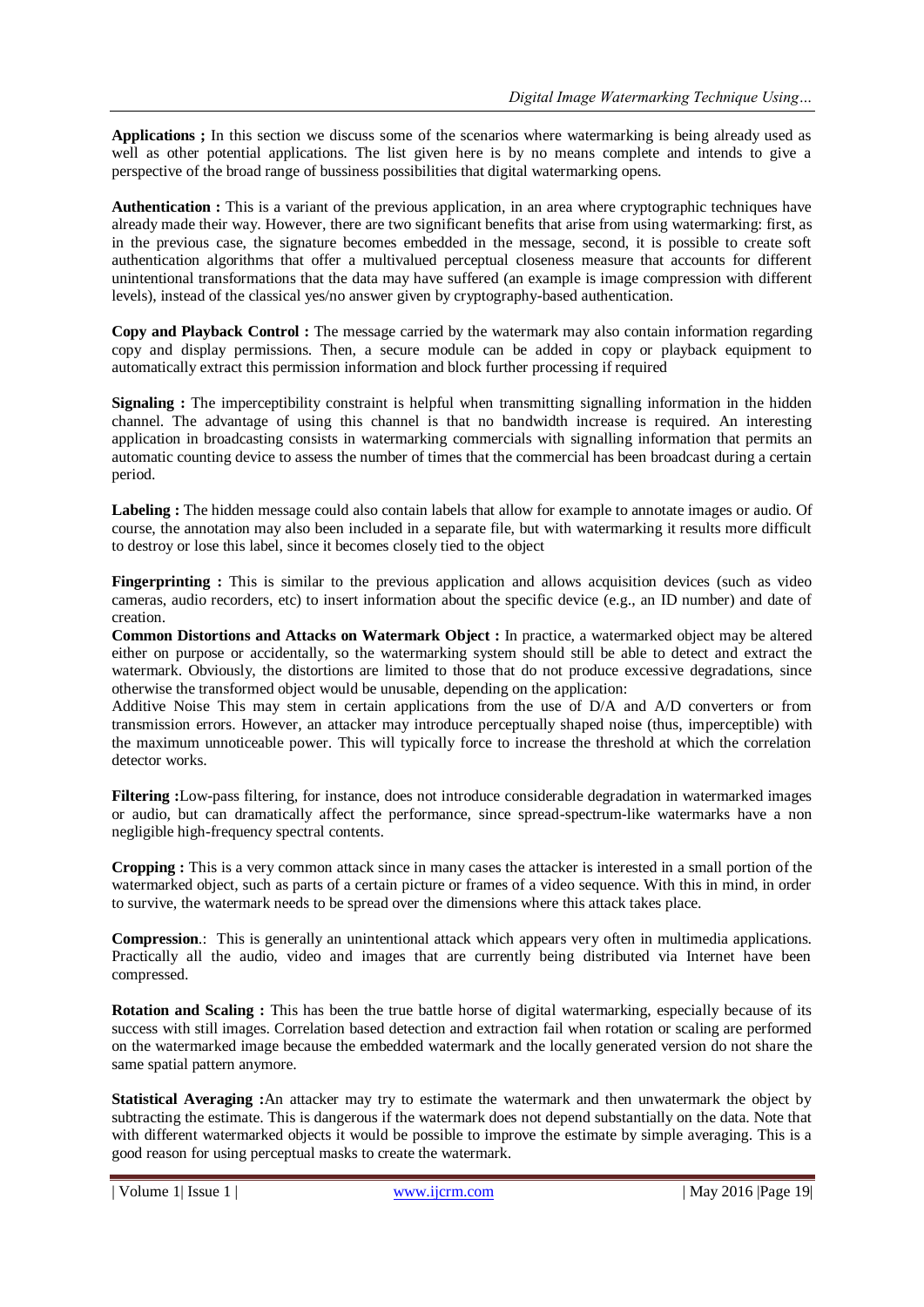## **IV. Discrete Wavelet Transform**

Wavelet transform is a time domain localized analysis method with the windows size fixed and form convertible. There is quite good time differentiated rate in high frequency part of signals DWT transformed. Also there is quite good frequency differentiated rate in its low frequency part. It can distill the information from signal effectively. The basic idea of discrete wavelet transform (DWT) in image process is to multidifferentiated decompose the image into sub-image of different spatial domain and independent frequency district. Then transform the coefficient of sub-image. After the original image has been DWT transformed, it is decomposed into 4 frequency districts which is one low-frequency district(LL) and three high-frequency districts(LH,HL,HH).

#### **Advantages of DWT**

1- No need to divide the input coding into non-overlapping 2-D blocks, it has higher compression ratios avoid blocking artifacts

2- Allows good localization both in time and spatial frequency domain

3- Transformation of the whole image introduces inherent scaling

4-Better identification of which data is relevant to human perception higher compression ratio

5-Higher flexibility: Wavelet function can be freely chosen.

#### **Disadvantages of DWT**

1- The cost of computing DWT as compared to DCT may be higher.

2- The use of larger DWT basis functions or wavelet filters produces blurring and ringing noise near edge regions in images or video frames

3- Longer compression time.

**Discrete Cosine Transform :** Digital watermarking has been proposed as a viable solution to the need of copyright protection and authentication of multimedia data in a networked environment, since it makes possible to identify the author, owner, distributor or authorized consumer of a document. In this paper a new watermarking technique to add a code to digital images is presented: the method operates in the frequency domain embedding a pseudo-random sequence of real numbers in a selected set of DCT coefficients. Watermark casting is performed by exploiting the masking characteristics of the Human Visual System, to ensure watermark invisibilily. The embedded sequence is extracted without resorting to the original image, so that the proposed technique represents a major improvement to methods relying on the comparison between the watermarked and original images.

#### **Advantages of DCT**

- 1. Semantically meaningful watermark pattern
- 2. Good perceptual invisibility
- 3. Acceptable robustness
- 4. Various user-selected options
- 5. Reasonable complexity/execution time

6. Fast and Suitable for robustness against JPEG compression.

7. Its a real transform with better computational efficiency than DFT which by definition is a complex transform.

#### **Disadvantages of DCT**

1. Block effect

2 .Effect of picture cropping

3. One of the main problems and the criticism of the DCT is the blocking effect. In DCT images are broken into blocks 8x8 or 16x16 or bigger. The problem with these blocks is that when the image is reduced to higher compression ratios, these blocks become visible. This has been termed as the blocking effect.

#### **V. Proposed Discrete Wavelet Transform Based Watermarking Scheme**

Since DWT has the excellent spatio-frequency localization property, it has been extensively utilized to identify the image areas where a disturbance can be more easily hidden. A new method for digital image watermarking which does not require the original image for watermark detection.

#### **Watermark Embedding:**

The algorithm to embed a watermark in the original image is summarized as follows:

| Volume 1| Issue 1 | www.ijcrm.com | May 2016 |Page 20|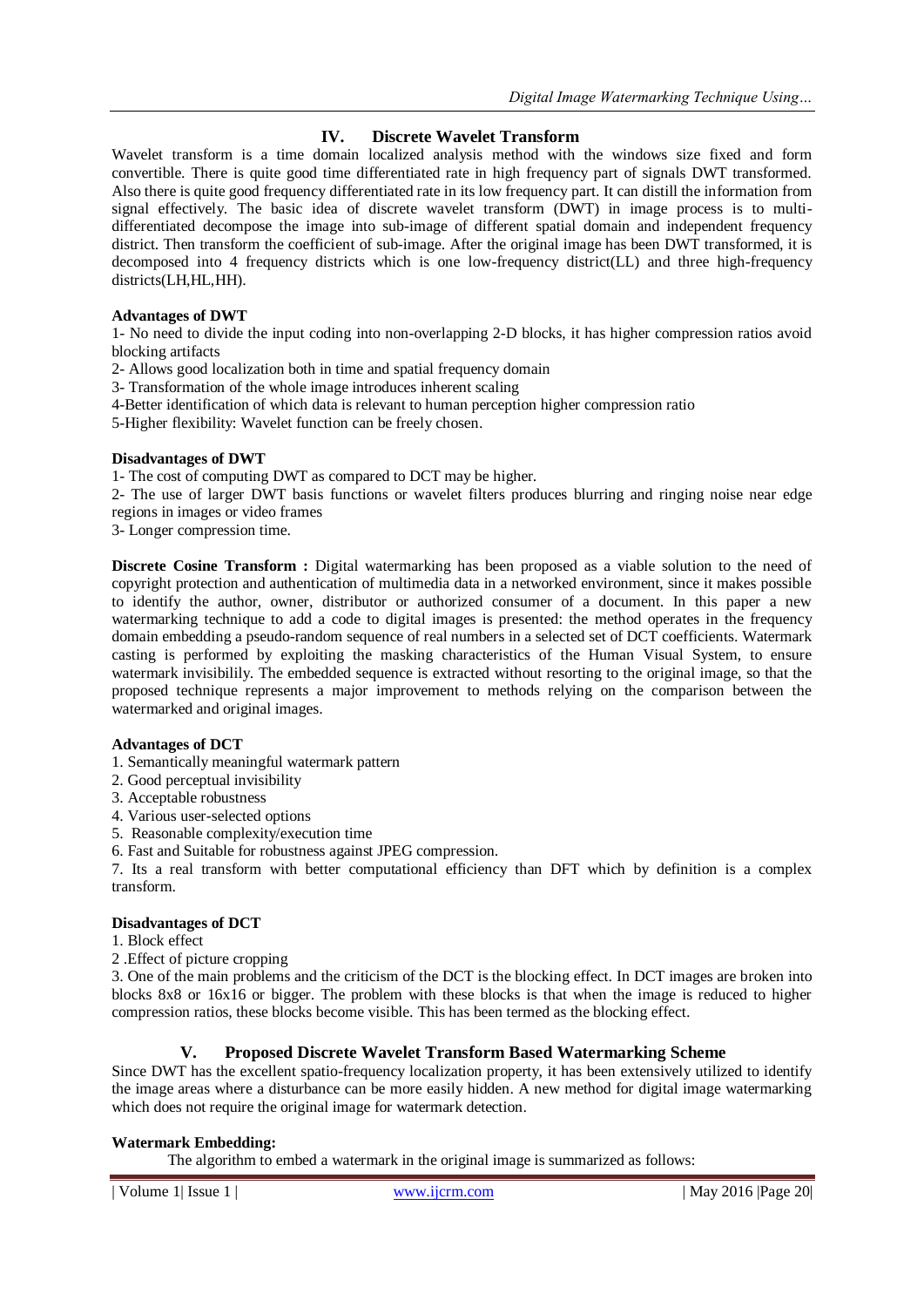1- Decompose the original image into four levels (thirteen subbands).

2- Any binary image with approximately equal number of 0s and 1s is utilized as a watermark image.

3- Map  $0-1$  and  $1-1$  to generate a pseudo-random binary sequence containing either 1 or  $+1$ .

4- The subband pairs (LH3, LH2), (HL3, HL2), and (HH3, HH2) at level 3 and level 2 are selected to calculate the changes made in these middle frequency subbands.

5- The pseudo-random binary sequence generated from the binary image is rearranged in three different ways to be embedded in the LH3, HL3, HH3, LH2, HL2, and HH2 using the pixel-wise computation.

6- Apply the IDWT (Inverse Discrete Wavelet Transform) using the newly updated sub-band values at the level 3 and level 2 to obtain the watermarked image.

**Watermark Extraction:** Watermark detection is accomplished without referring to the original image. The correlations Z between the DWT coefficients and the watermarking sequence to be tested at level 2 and computed by using the watermark embedding algorithm. This correlation is compared to the thresholds T saved in the watermark embedding procedure. The watermark is present if and only if one of the following conditions is true:

 $Z \geq T$ 

Then watermarking revealed it means watermarked image

 $Z < T$ 

Then watermarking not revealed it means non watermarked image.

#### **VI. Proposed Discrete Cosine Transform Based Watermarking Technique**

In this watermarking technique to add a code to digital images is presented: the method operates in the frequency domain embedding a pseudo-random sequence of real numbers in a selected set of DCT coefficients. Watermark casting is performed by exploiting the masking characteristics of the Human Visual System, to ensure watermark invisibilily. The embedded sequence is extracted without resorting to the original image.

#### **Watermark Embedding :**

The algorithm consists of the following steps:

1- The first step is the conversion of the scaled input image from the RGB color model to the grayscale color model.

2- An original gray-level image of size (NxN) is divided into  $n = (NxN)/(8x8)$  non-overlapped blocks (8x8) which are transformed to frequency domain by the DCT. The watermark bit stream is embedded into eight coefficients in lower band of each block.

3- For the purpose of scattering watermark into the host image and prompting security, we use pseudo random system to generate a random position in watermarking algorithm. Obtain a random number, generated by pseudo random system, which points to one of n blocks of host image.

4- Embed extracted the 8-bit watermarking data into the 8 lower-band coefficients in the block pointed by previous step.

5-Apply inverse DCT (IDCT) into the 8 lower-band coefficients in the block to obtain the watermarked image.

**Watermark Extraction:** Watermark detection is accomplished without referring to the original image. The correlations Z between the DCT coefficients and the watermarking sequence to be tested at each block and computed by using the watermark embedding algorithm. This computated correlations are compared to the thresholds T saved in the watermark embedding procedure. The watermark is present if and only if one of the following conditions is true:

#### $Z \geq T$

Then watermarking revealed it means watermarked image

#### $7 < T$

Then watermarking not revealed it means non watermarked image.

#### **VII. Results and Discussion for DWT**

A number of experiments are performed on the watermarked image to test the resilience of the proposed scheme towards common image processing attacks. 512x512 gray scale Lena and baboon images are used as cover image and watermark image respectively. These images are shown following.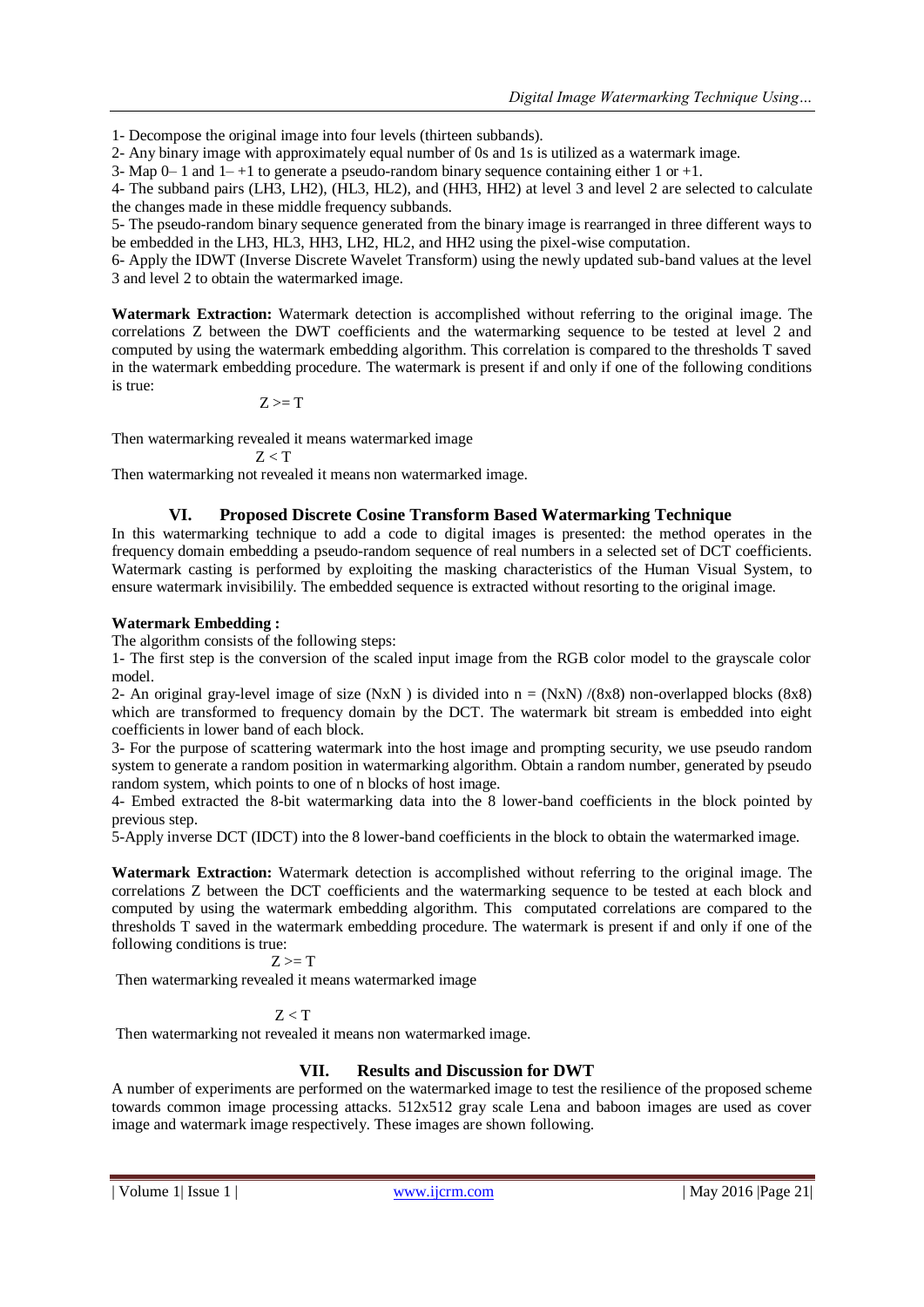Input image



Watermarked image



Differences



Corrupted, watermarked image

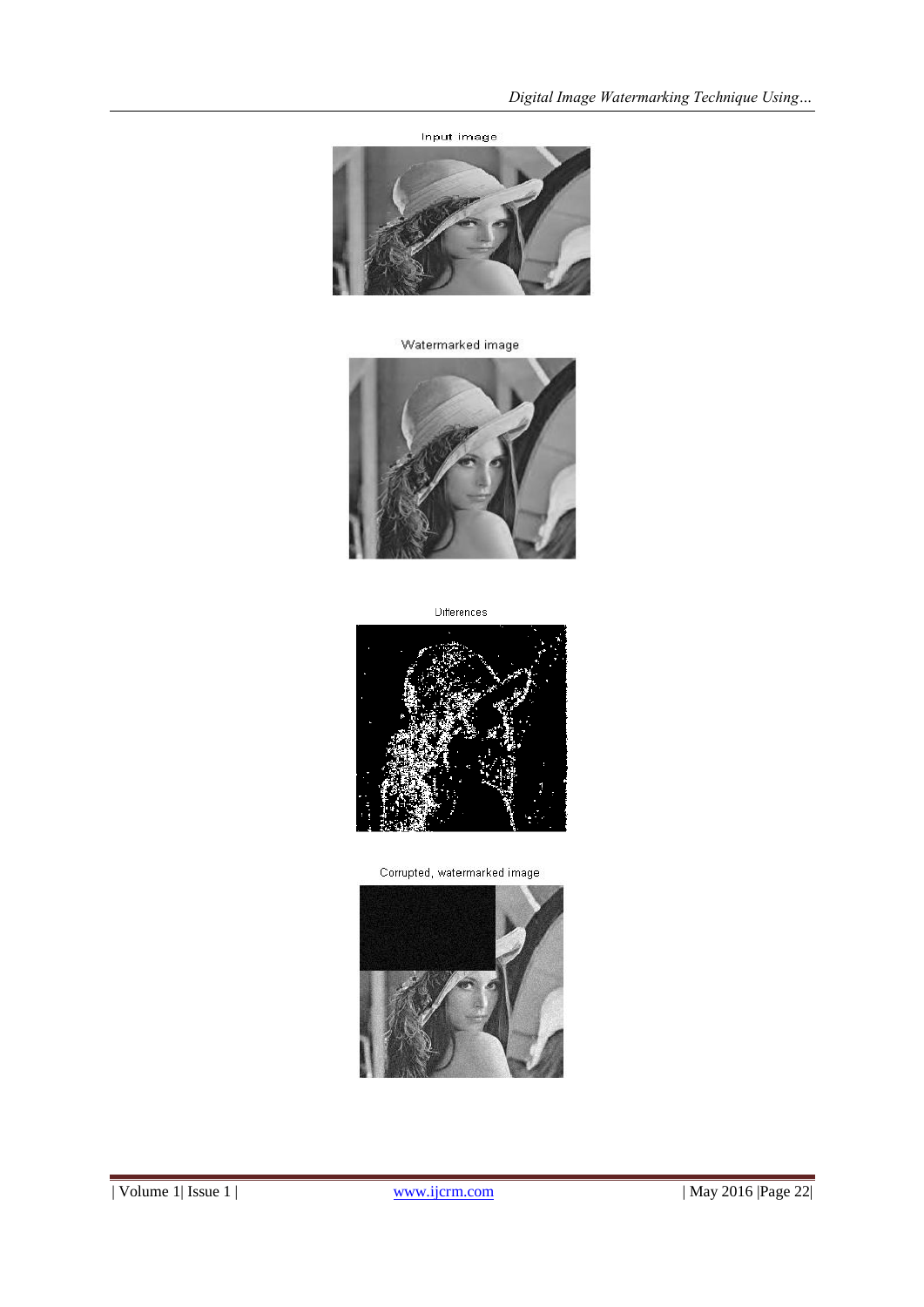

Web Browser



Command Window

#### **Table for MSE, PSNR and NC Values Of Different Watermarking Attack On Dwt Images**

| Kind of attack         | <b>MSE</b>  | <b>PSNR</b> | <b>NC VALUE</b> |
|------------------------|-------------|-------------|-----------------|
| Watermarked Image      | 21.1607     | 34.8755     | 0.7211          |
| <b>Extracted Image</b> | 5.0729e+003 | 11.0782     |                 |
| Decorrupted Image      | 219.1801    | 24.7228     | 0.7198          |
| Gaussian Noise         | 265.4543    | 23.8909     | 0.7283          |
| HE                     | 1.6040e+003 | 16.0786     | 0.7473          |
| Blur-SA                | 449.1617    | 21.6068     | 0.7186          |
| Detect Edge-Sobel      | 4.4784e+004 | 1.6196      | 0.1746          |
| Sharpen-Laplacian      | 413.0848    | 21.6068     | 0.7320          |
| Resize                 | 1.5100e+004 | 1.5100e+004 |                 |

#### **VIII. Results and Discussion for DCT**

A number of experiments are performed on the watermarked image to test the resilience of the proposed scheme towards common image processing attacks. 512x512 input gray scale image are used as cover image and watermark image respectively. These images are shown in figure following.



Input Image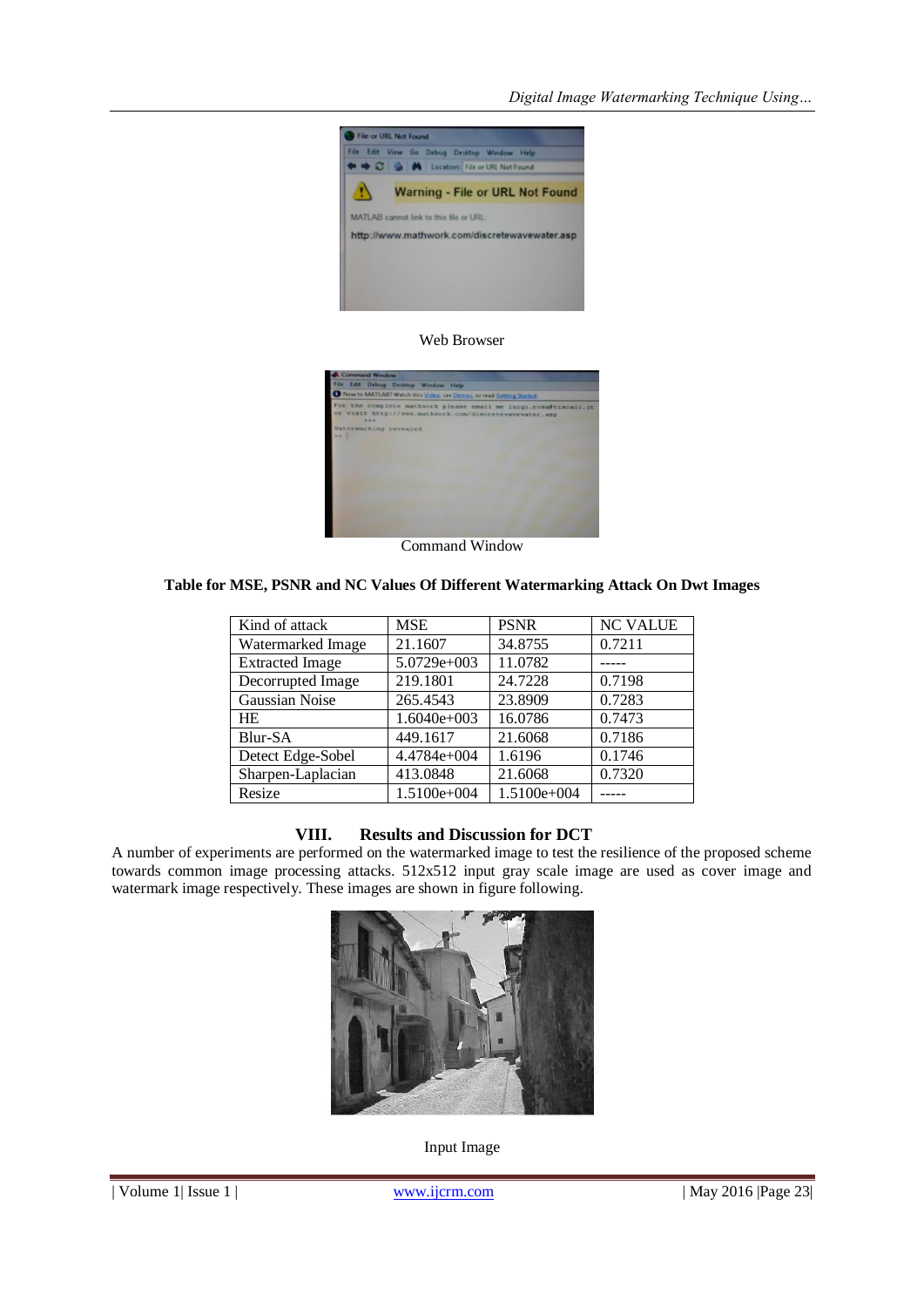

Watermarked Image



Extracted Image



# Corrupted Image



Web Browser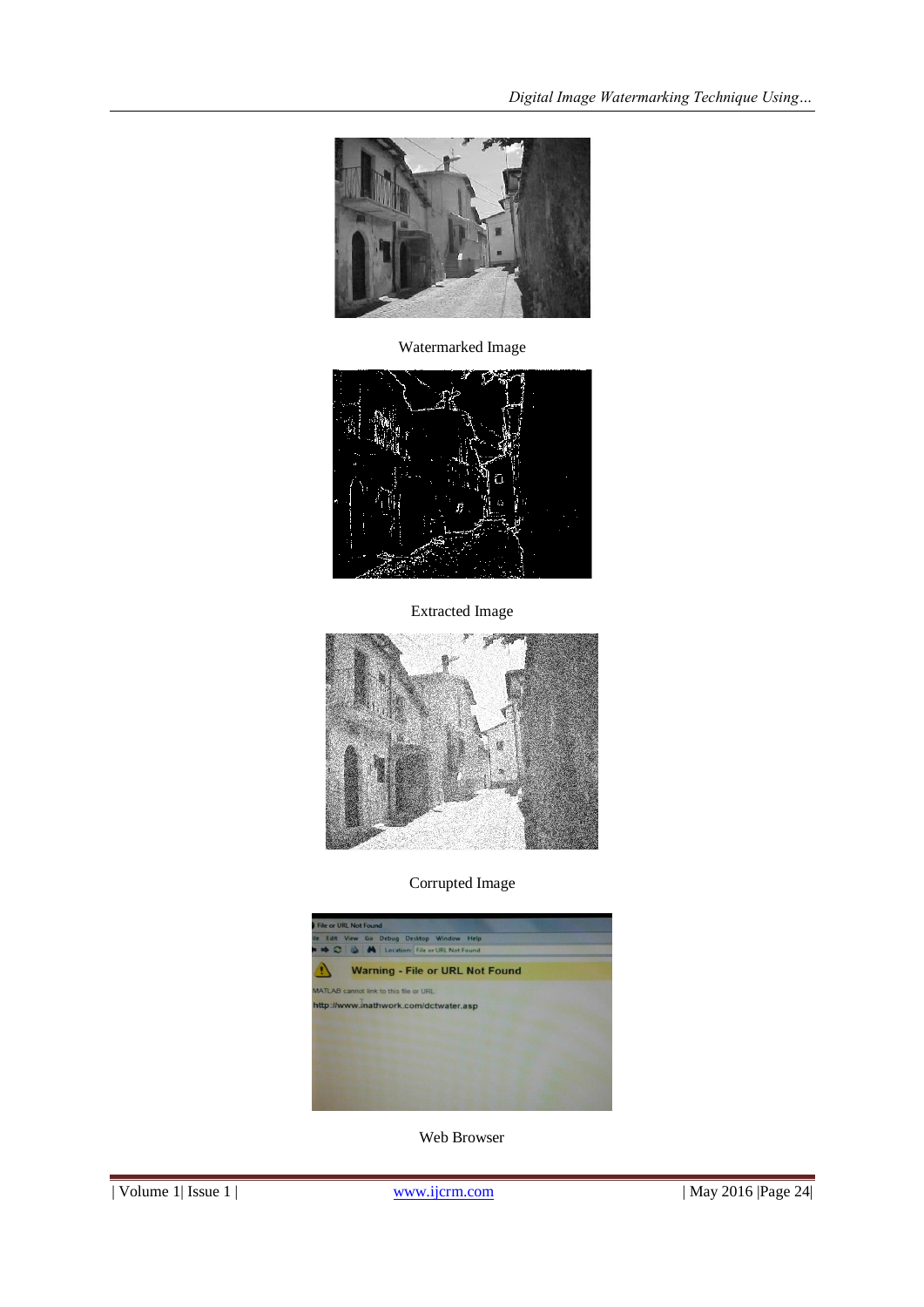

Command Window Table for MSE, PSNR and NC Values of Different Watermarking Attack on DCT Images

| Kind of attack         | MSE.        | <b>PSNR</b> | <b>NC VALUE</b> |
|------------------------|-------------|-------------|-----------------|
| Watermarked Image      | 5.1520      | 41.0110     | 0.6609          |
| <b>Extracted Image</b> | 5.9240e+003 | 10.4047     |                 |
| Decorrupted Image      | 2.0078e+003 | 15.1035     | 0.6608          |
| Gaussian Noise         | 325.7615    | 23.0018     | 0.6679          |
| <b>HE</b>              | 470.8554    | 21.4019     | 0.6876          |
| Blur-SA                | 214.5226    | 24.8161     | 0.6601          |
| Detect Edge-Sobel      | 3.1059e+004 | 7.6948      | 0.3721          |
| Sharpen-Laplacian      | 157.5431    | 26.1568     | 0.6622          |
| Resize                 | 1.1056e+004 | 7.6948      |                 |

#### **IX. Conclusion and Future Scope**

In this dissertation, a digital image watermarking technique based on discrete wavelet transform and discrete cosine transform has been presented, where the method operates in the frequency domain embedding a pseudorandom sequence of real numbers in a selected set of DCT coefficients. And the watermark is added in select coefficients with significant image energy in the discrete wavelet transform domain in order to ensure nonerasability of the watermark. Experimental results demonstrate that the watermark is robust to most of the signal processing techniques and geometric distortions. Result suggest that the proposed scheme can be used to extract a good quality watermark for various image processing attacks like JPEG compression, average filtering, median filtering and cropping.There is a scope of future work in this dissertation, as is observed from the qualitative results that the proposed scheme shows comparable results with that of the scheme proposed by earlier. These results can be improved to increase the utility of the proposed scheme for varying levels of compression.

#### **References**

- [1] C. I. Podilchuk and E. J. Delp, Digital watermarking: algorithm and application, IEEE Signal Processing Magazine, vol. 18, no. 4, pp. 346, 2001.
- [2] I. J. Cox, J. Kilian, F. T. Leighton, and T. Shamoon, Secure spread spectrum watermarking for multimedia, IEEE Transactions on Image proessing, vol. 6, no. 12, pp,16731687, 1997.
- [3] H. J. M. Wang, P. C. Su, and C. C. J Kuo, Wavelet- base digital image watermarking, Opt. Express, Vol.3, No.12,pp.491496,Dec.1998.
- [4] F. Y. Shih and S. Y. T. Wu, Combinational image watermarking in the spatial and frequency domains, Pattern Recognition, vol. 36, no. 4, pp. 969975, 2002.
- [5] C.-S. Shieh, H.-C. Huang, F.-H.Wang, and J.-S. Pan, Genetic watermarking based on transform-domain techniques, Pattern Recognition, vol. 37, no. 3, pp. 555565, 2004.
- [6] P. Tao and A. M. Eskicioglu, A robust multiple watermarking scheme in the discrete wavelet transform domain, in Internet Multimedia Management Systems V, Proceedings of SPIE, pp. 133144, Philadelphia, Pa, USA, October 2004.
- [7] A. Bors and I. Pitas, Image watermarking using DCT domain contraints in Proc. IEEE. Int. Conf. Image Processing, Lausanne, Switzerland, Sept. 1996, pp. 231-234.
- [8] Yusnita Yusof and Othman O. Khalifa, (2007), Digital Watermarking For Digital Images Using Wavelet Transform, IEEE.
- [9] Hiroyuki Kii, Junji Onishi, Shinji Ozawa, (1999) The Digital Watermarking Method by Using both Patchwork and DCT, IEEE. [10] A. Piva, M. Barni, F. Berbolini and V. Cappellini, DCT based watermark recovery without resorting to the uncorrupted original
- image, Proc. IEEE Intern. Conf. on Image Processing, ICIP97, Santa Barbara, California USA, Vol. 1, October 1997. [11] A. S. Lewis and G. Knowles, Image compression using the 2- D wavelet transform, IEEE Transactions of Image Processing, vol.
- 1, no. 2, pp. 244250, 1992. 27
- [12] M. Barni, F. Bartolini, V. Cappellini, A. Lippi and A. Piva, A DWT based technique for spatio-frequence masking of digital signature, Proc. of the 11th SPIE Annual Symposium, Electronic Imaging 99, Security and Watermarking of Multimedia Contents, vol. 3657, San Jose, CA,USA, January 1999.